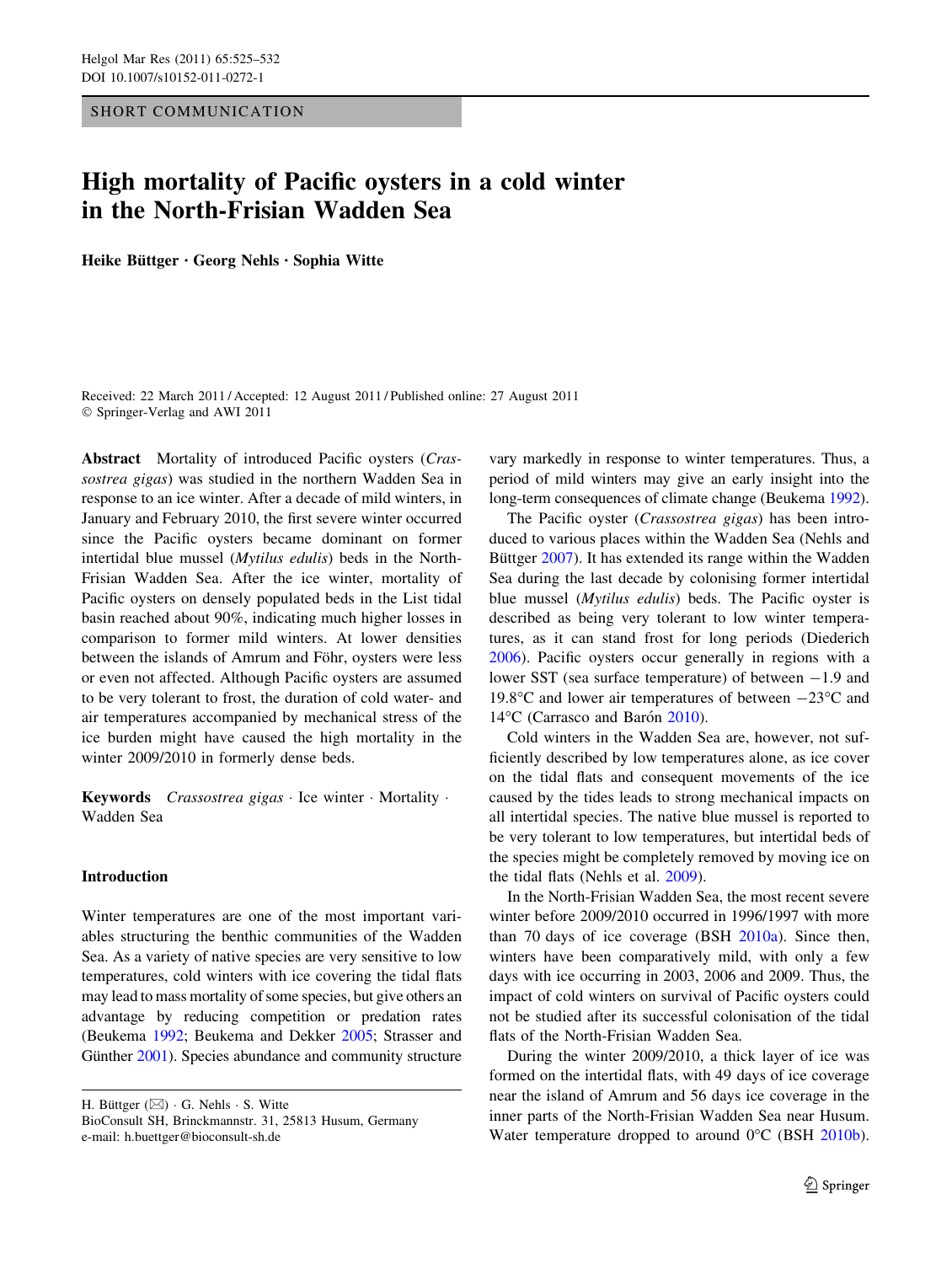<span id="page-1-0"></span>These specific conditions gave us the opportunity to investigate the mortality of introduced Pacific oysters in the North-Frisian Wadden Sea after a cold winter and to compare it with preceding mild winters.

## Methods

This paper focuses on data from the List tidal basin of the Sylt-Rømø Bight and the tidal flats of the Amrum Deep between the islands of Amrum and Föhr (Fig. 1). The salinity in the area is documented to range between 30 and 32 psu, and in general, mean water temperature is  $14^{\circ}$ C in summer and  $5^{\circ}$ C in winter. Further detailed information about size, hydrography, geology, sediments and biota of the List tidal basin are available from Reise ([1985\)](#page-7-0) and Gätje and Reise ([1998\)](#page-7-0).

Fig. 1 Overview of the Wadden Sea and locations of mussel/oyster beds (black) in the List tidal basin (inset A) and Amrum Deep between the islands of Amrum and Föhr (*inset B*). Study sites are labelled. Dark grey islands and mainland, light grey tidal flats

Mussel beds have been sampled annually since 1998 in spring and autumn in the List tidal basin and during summer between the islands of Amrum and Föhr following standardised methods in the context of the blue mussel monitoring programme of the Trilateral Monitoring and Assessment Programme (TMAP) (TMAG [1997](#page-7-0)). Mussel bed size and coverage of mussels as well as their density and biomass are surveyed. Pacific oysters use these mussel beds as substrate. Oysters have been sampled annually since 2003, at first with a  $50 \times 50$  cm frame. In response to increasing oyster densities, a reduced frame size  $(25 \times 25$  cm) has been used since 2006. The lengths of all oysters were measured to the nearest 1 mm. The results presented here focus on four beds in the List tidal basin and sampling since 2003 (locations are shown in Fig. 1). Oyster mortality in the Amrum Deep is presented for three beds with continuous data since 2006.

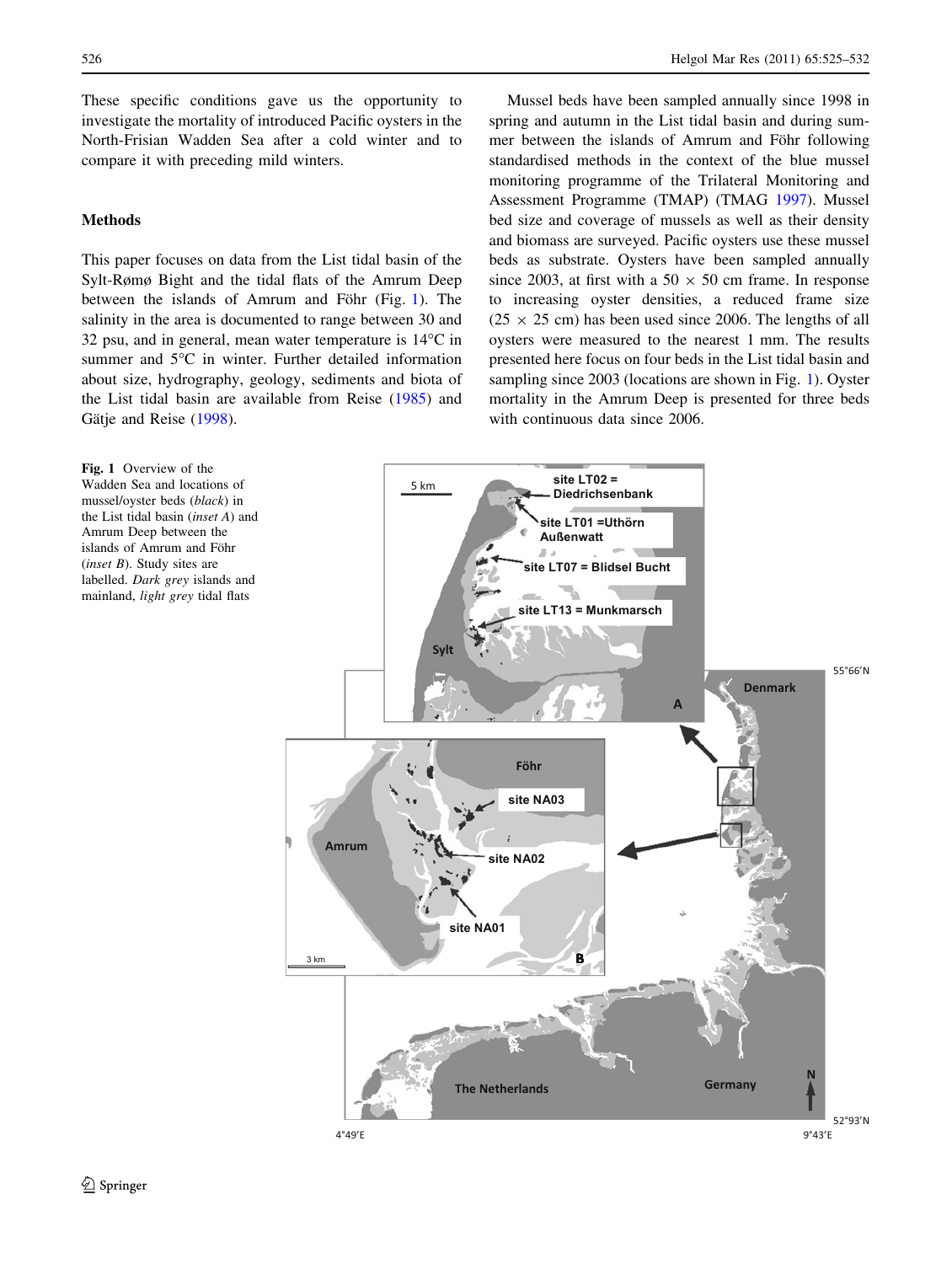<span id="page-2-0"></span>Winter mortality is calculated as losses in percentage of mean densities between sampling before and after the winter. For beds in the List tidal basin, it covers the period between sampling in autumn (generally September, exceptionally October) and spring (May, exceptionally April). Mortality calculations for beds in the Amrum Deep refer to sampling once in the summer months. To exclude spatfall and possibly high mortality of juvenile oysters as far as possible, oysters smaller than 3 cm are not considered. Significant differences in mean oyster densities between spring data and autumn data of the previous year in the Lister Deep and between summer data of consecutive years in the Amrum Deep were tested using the Mann– Whitney  $U$  test. Differences were considered to be significant at  $P < 0.05$  (software WINSTAT 2009.1 by Robert K. Fitsch).

Sea surface temperatures (SST in  $°C$ ) at Amrum and List/Sylt were provided by the Federal Maritime and Hydrographic Agency of Germany (Loewe pers. comment). The air temperatures (lowest values measured 5 cm above the ground) are measured by the German National Meteorological Service (DWD [2011\)](#page-7-0).

## Results

Since the first wild Pacific oyster was found in the List tidal basin in 1991 (Reise [1998](#page-7-0)), the stock spread out in the area and mean densities increased strongly until 2007. Due to an increasing oyster stock and a decreasing blue mussel stock, mussel beds in the List tidal basin have been dominated by oysters since 2004. Oysters reached the highest densities in 2007 after a spatfall in 2006, with mean values up to 1,368 ind./ $m<sup>2</sup>$  (oysters larger than 3 cm, see Fig. 2). In the following years, no comparable spatfall occurred and densities declined.

Sampling these beds in May 2010 revealed significant mortality of oysters. An initial survey of bed LT02 (=Diedrichsenbank, Fig. [1\)](#page-1-0) in March 2010, only few days after the ice cover had disappeared, revealed that about



Fig. 2 Boxplots of Pacific oyster densities  $(n/m^2)$  on four sites in the List tidal basin in the period September 2003 to May 2010 (left column) and on three sites between the islands of Amrum and Föhr (*right column*) in the period 2005–2010. Only oysters  $>3$  cm were

included. The thick horizontal line in the box is the median and the box is defined by the 25th and 75th percentiles. Points are outliers. Be aware of different y-axis scales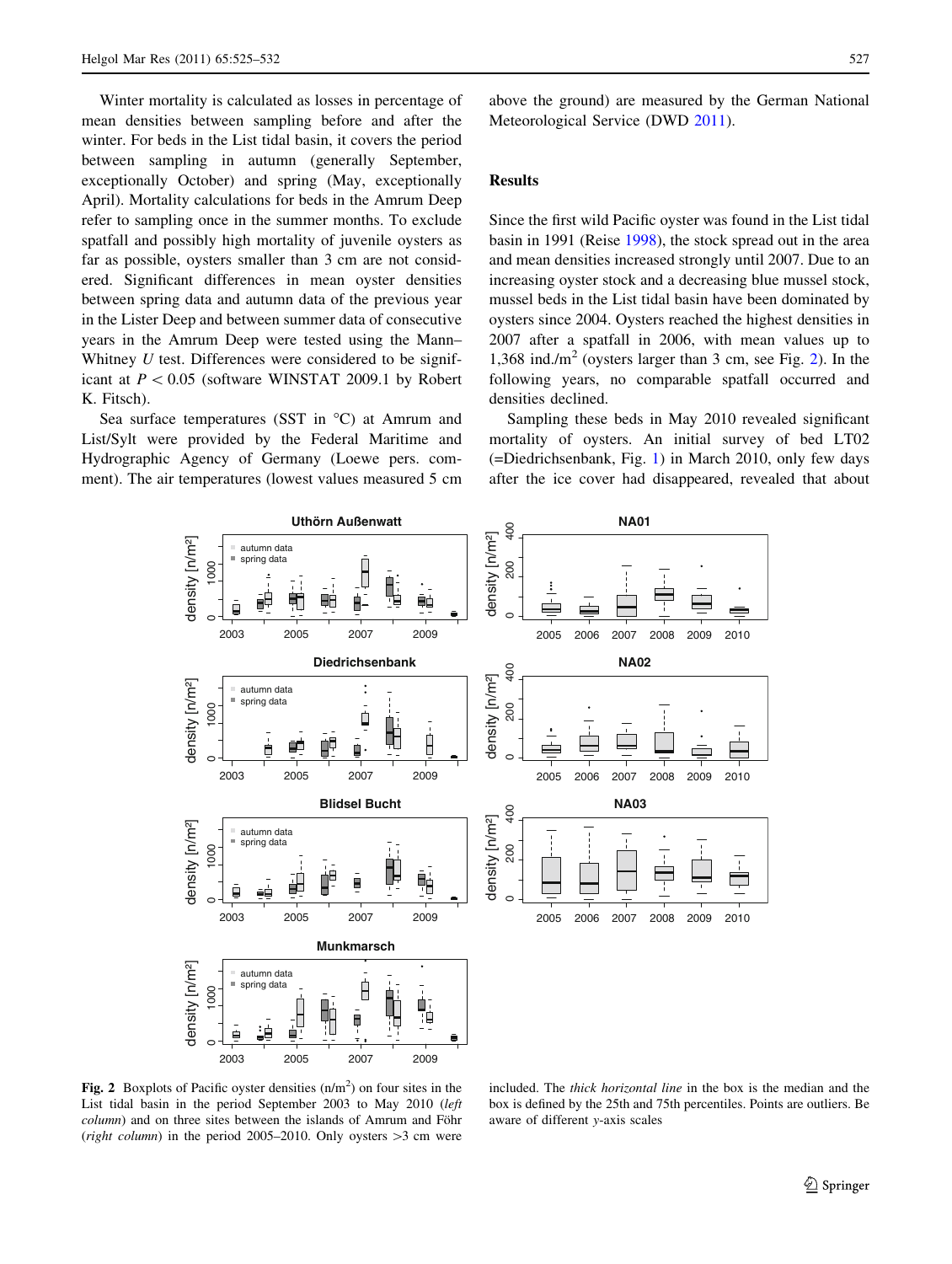|                         | LT01    | LT02    | <b>LT07</b> | LT13   |
|-------------------------|---------|---------|-------------|--------|
| Autumn 2003–spring 2004 | 0.04    | No data | 0.50        | 0.71   |
| Autumn 2004–spring 2005 | 0.90    | 0.72    | 0.03        | 0.76   |
| Autumn 2005-spring 2006 | 0.95    | 0.12    | 0.53        | 0.91   |
| Autumn 2006-spring 2007 | 0.40    | 0.04    | 0.02        | 0.71   |
| Autumn 2007-spring 2008 | 0.02    | 0.14    | No data     | 0.30   |
| Autumn 2008-spring 2009 | 0.58    | No data | 0.06        | 0.23   |
| Autumn 2009–spring 2010 | 0.00005 | 0.0006  | 0.0001      | 0.0001 |

Table 1 Results of significant differences (Mann–Whitney  $U$  test) between oyster densities on mussel beds in the List tidal basin, based on the comparison of spring data with autumn data from the year before

Significant differences ( $P < 0.05$ ) are indicated in bold text. For positive or negative changes in oyster densities compare with Fig. [4](#page-5-0)

60% of the oysters were dead. Many oysters still contained flesh remains in various stages of decomposition. Sampling in May 2010 revealed even higher rates of loss. Oyster densities had decreased significantly on all beds between autumn 2009 and spring 2010 in the List tidal basin (Table 1). Mean densities in spring 2010 were about 90% lower compared to data from autumn 2009. The lengthfrequency distribution (Fig. [3,](#page-4-0) the data of site LT01 are shown, which are similar at the other sites) indicates that the winter mortality in 2009/2010 affected all size classes of oysters and hereby different cohorts.

Winter losses in previous years were much lower in the List tidal basin (Fig. [4](#page-5-0)). Before winter 2009/2010, highest mortality was noted during winter 2006/2007 with 32, 43 and 31% (sites LT01, 02 and 07). In the other years, the decrease in mean oyster densities ranged between 1% (Uthörn Außenwatt 2006) and 46% (Diedrichsenbank 2007) and differed between sites and between years (Fig. [4](#page-5-0)).

In spring 2010, the dense oyster layers looked almost the same, in terms of size and shape, as they did in autumn 2009. Only sparsely populated flats lost oysters, which were not attached to others. In some places, oysters seemed to be mechanically influenced by ice shearing, as the tops of upright oyster shells were broken or oysters at the edge of the beds were smashed or removed (Fig. [5](#page-5-0)). However, most of the dead oysters were not visibly mechanically affected, as their shells were not damaged, and oyster beds were not removed by ice, which was the case for blue mussel beds in other parts of the Wadden Sea (own observations in May 2010).

In contrast, between the islands of Amrum and Föhr, oysters appeared some years later (about 1995), and densities are still much lower there compared to the List tidal basin. Here, highest values were reached in 2007 with 152 ind./m<sup>[2](#page-2-0)</sup> on site NA03 (oysters larger than 3 cm, Fig. 2). After the winter 2009/2010, oyster densities only suffered significant reductions of 73% on site NA01, site NA03 lost up to 20% and densities on mussel bed NA02 even remained the same (Table [2](#page-5-0)). In previous years, reductions of mean oyster densities in the Amrum Deep ranged between 1% (NA03 in 2009) and 44% (NA02 in 2009) and again differed between sites and between years. Nevertheless, mortality in the Amrum Deep after the winter 2009/2010 was lower and did not show such a consistent picture as in the List tidal basin.

## Discussion

Investigations of mussel beds in the List tidal basin in May 2010 revealed a high mortality of introduced Pacific oysters on four formerly densely populated beds. Densities decreased between autumn 2009 and spring 2010 by about 85 and 95%. These values are the highest winter losses documented so far for this species in the North-Frisian Wadden Sea. In contrast, oyster densities on three beds in the area between the islands of Amrum and Föhr showed negative or even no trends. Oyster mortalities in Lower Saxony (Markert pers. comment) and in the Netherlands (Fey pers. comment) were not recognised to be raised after the winter 2009/2010.

In the period 2003–2009, density changes in the List tidal basin were variable and did not present such a clear picture of what was happening, as the events following the winter 2009/2010 did. All winters between 2003 and 2009 are described as very mild to moderate with at most some ice days (Schmelzer and Holfort [2009](#page-7-0); DWD [2011\)](#page-7-0), so that no effects of ice and low water and air temperatures occurred. An alternative explanation for oyster mortalities before 2009/2010 could possibly be a higher mortality, e.g. due to increasing intraspecific competition for space and food by growing oysters.

After a decade of mild winters the winter 2009/2010 was the first severe ice winter with a thick layer of ice covering the tidal flats. Ice winters can affect benthic communities of the Wadden Sea through low water- and air temperatures or mechanical disturbance such as ice shear or ice burden.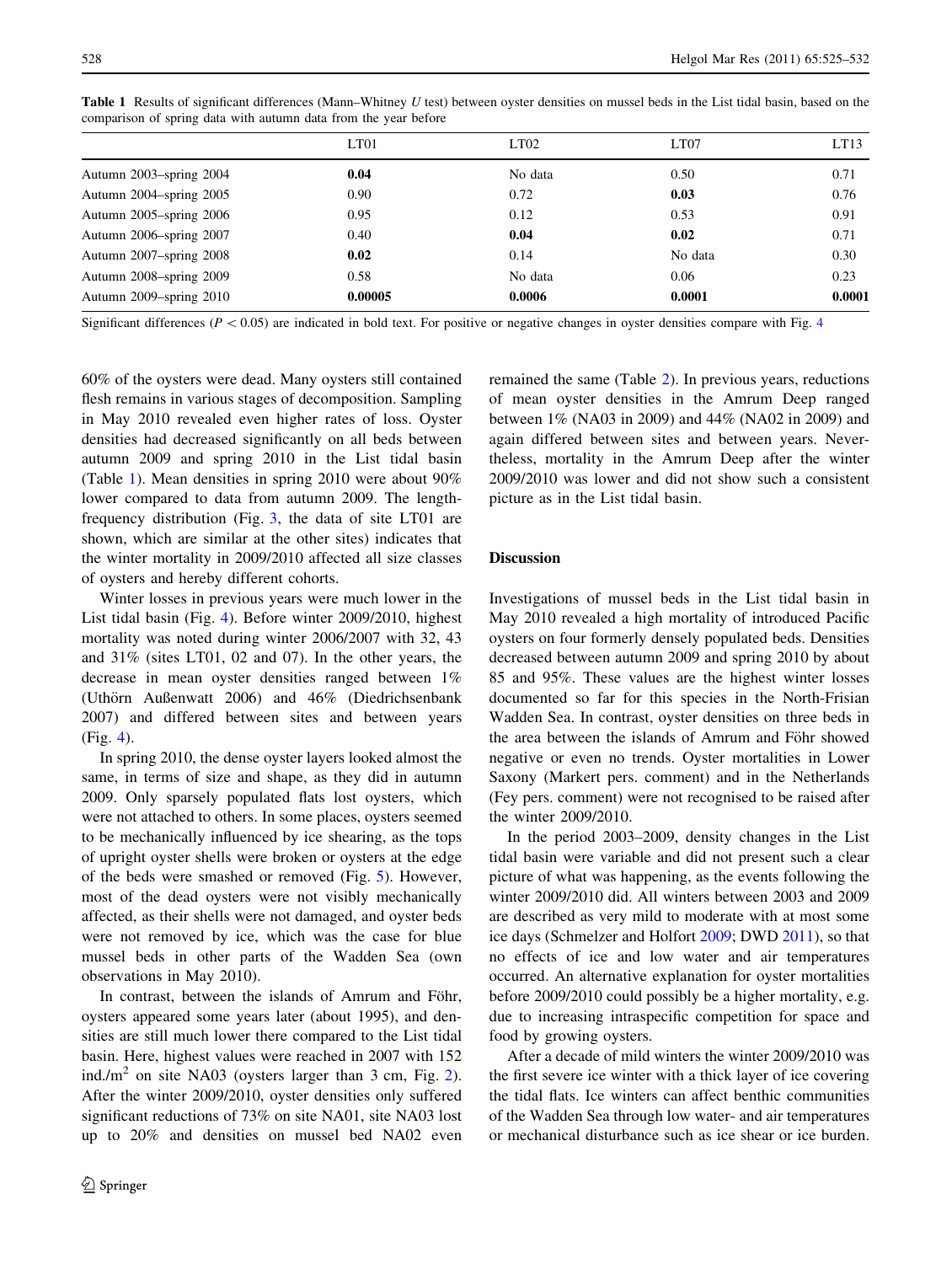Fig. 3 Length-frequency distribution of Pacific oysters on mussel bed Uthörn Außenwatt (LT01) in the period September 2003 to May 2010. Each plot contains the date of sampling and the total number of oysters  $(n)$ . The *x*-axis shows the length in 5 mm classes, and the y-axis shows the frequency (be aware of different scales)

<span id="page-4-0"></span>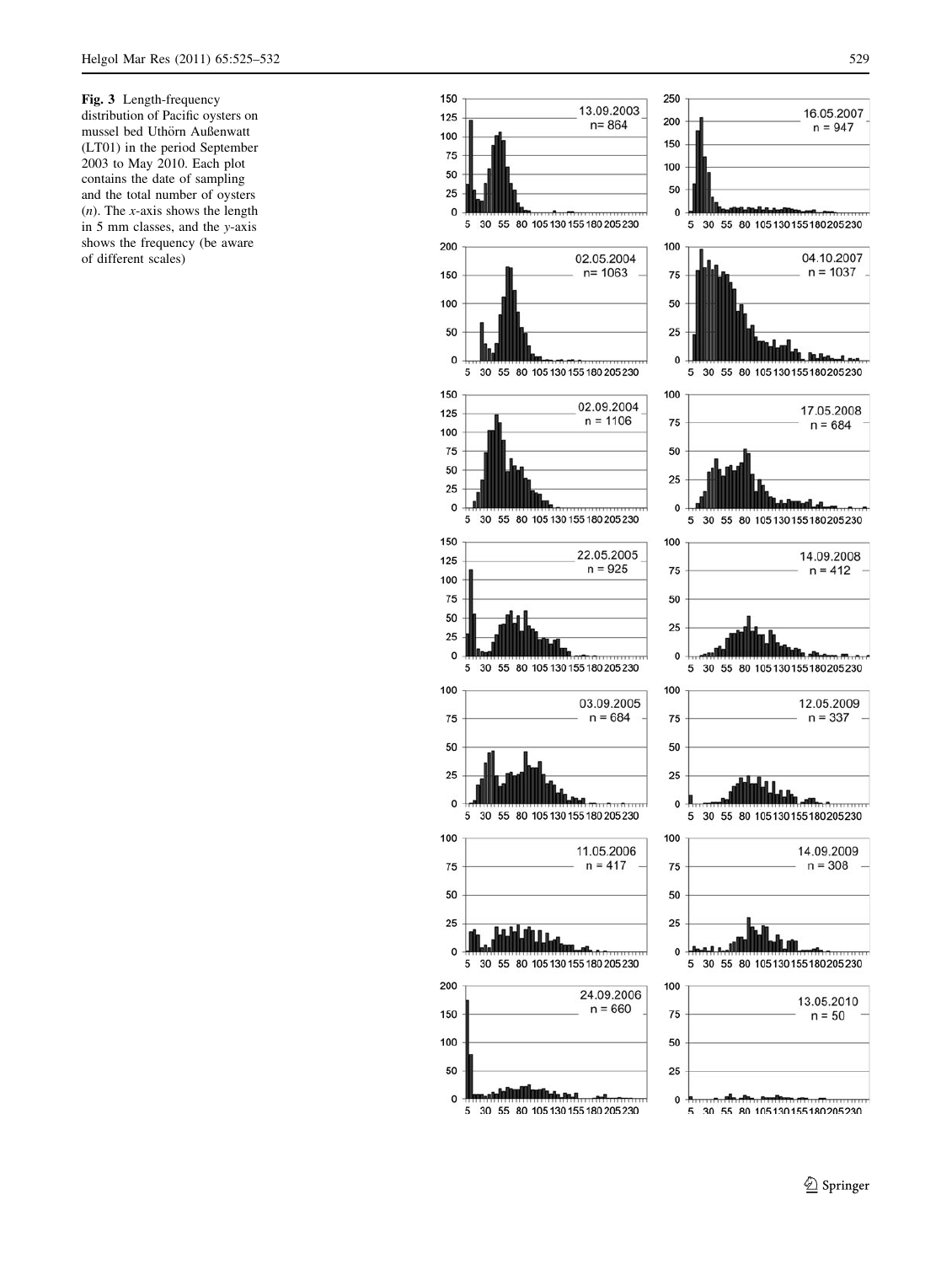<span id="page-5-0"></span>

Fig. 4 Changes (in  $\%$ ) of mean oyster densities per m<sup>2</sup> (oysters  $>3$  cm) on mussel beds in the List tidal basin (a) and between the islands of Amrum and Föhr (b). Data for mussel beds in the List tidal basin (a) refer to the period between autumn and spring of the following year, i.e. autumn 2003 in comparison to spring 2004. Data from the Amrum Deep (b) cover changes between annual summer samples



Fig. 5 An oyster bed in Munkmarsch, May 2010, with about 87% of dead oysters. Some oysters seem to show mechanical damage, as their tops are broken. Oysters on the edge of the bed in the foreground show extensive damage. However, most oyster shells in the bed are not obviously damaged

Observations following the ice winter of 2009/2010 indicated that Pacific oyster beds were less affected by ice shear (see Fig. 5). Mechanical effects appeared only on the Table 2 Results of significant differences (Mann–Whitney U test) between oyster densities on mussel beds between the islands of Amrum and Föhr (Amrum Deep), based on the comparison of annual summer (June–August) data

|           | <b>NA01</b> | <b>NA02</b> | <b>NA03</b> |
|-----------|-------------|-------------|-------------|
| 2005-2006 | 0.10        | 0.07        | 0.78        |
| 2006-2007 | 0.39        | 0.43        | 0.35        |
| 2007-2008 | 0.046       | 0.20        | 0.78        |
| 2008-2009 | 0.18        | 0.19        | 0.86        |
| 2009-2010 | 0.01        | 0.89        | 0.58        |

Significant differences ( $P < 0.05$ ) are indicated in bold text. For positive or negative changes in oyster densities compare with Fig. 4

edge of beds or on thinly populated areas with solitary oysters, which could be easily removed by ice. Effects on densely packed oyster beds were low. Oysters are cemented to each other and can form concretions some decimetres deep, which are inflexible and heavy. This physical arrangement probably prevents their translocation by ice. In the List tidal basin, ice was pushed together over the beds, and it was possibly partly frozen to the oysters. It formed thick and heavy layers of ice, which probably did not float completely during high tide.

During the winter 2009/2010, water temperature in the North-Frisian Wadden Sea dropped close to  $0^{\circ}$ C (BSH [2010b](#page-7-0)). The sea surface temperature (SST, Fig. [6](#page-6-0)) was below  $2^{\circ}$ C in both tidal basins from the 23 December 2009 and fluctuated afterwards between 0 and  $2^{\circ}$ C until the 16 March 2010 (83 days). It then increased up to  $6^{\circ}$ C until the end of March. Minimum air temperature (measured 5 cm above the ground) dropped in the same period to values mainly below  $0^{\circ}$ C and fluctuated between 2 and  $-13^{\circ}$ C (mean  $-3.5^{\circ}$ C). Depending on the salinity of the water enclosed in their shells, oysters might survive longer periods of low air temperatures (75% survival at 30 psu at  $-12^{\circ}$ C air temperature, exposure for 6 h on 7 days, Wa Kang'eri [2005](#page-7-0)). Diederich [\(2006](#page-7-0)) investigated survival of juvenile oysters on intertidal beds in the List tidal basin and found that survival was high after the mild winter 2001/2002 with more than 90%, while it was low after the cold winter 2002/2003 (37 days with temperatures below freezing) with 25%. However, Diederich ([2006\)](#page-7-0) also reported that adult oysters did not suffer from the cold winter. Reise ([1998\)](#page-7-0) documented that about 66% of the oysters in the List tidal basin (about 8 oysters/ $m<sup>2</sup>$  on blue mussel beds in 1995) survived the ice winter in 1995/1996 with more than 60 days with temperatures below freezing. Experiments with juvenile oysters revealed high mortalities ( $>95\%$ ) after 3–7 weeks in water temperatures of 3°C (Child and Laing [1998\)](#page-7-0). It thus remains unclear what the lower air and water temperature limits for Pacific Oysters in the Wadden Sea are and how long can they withstand such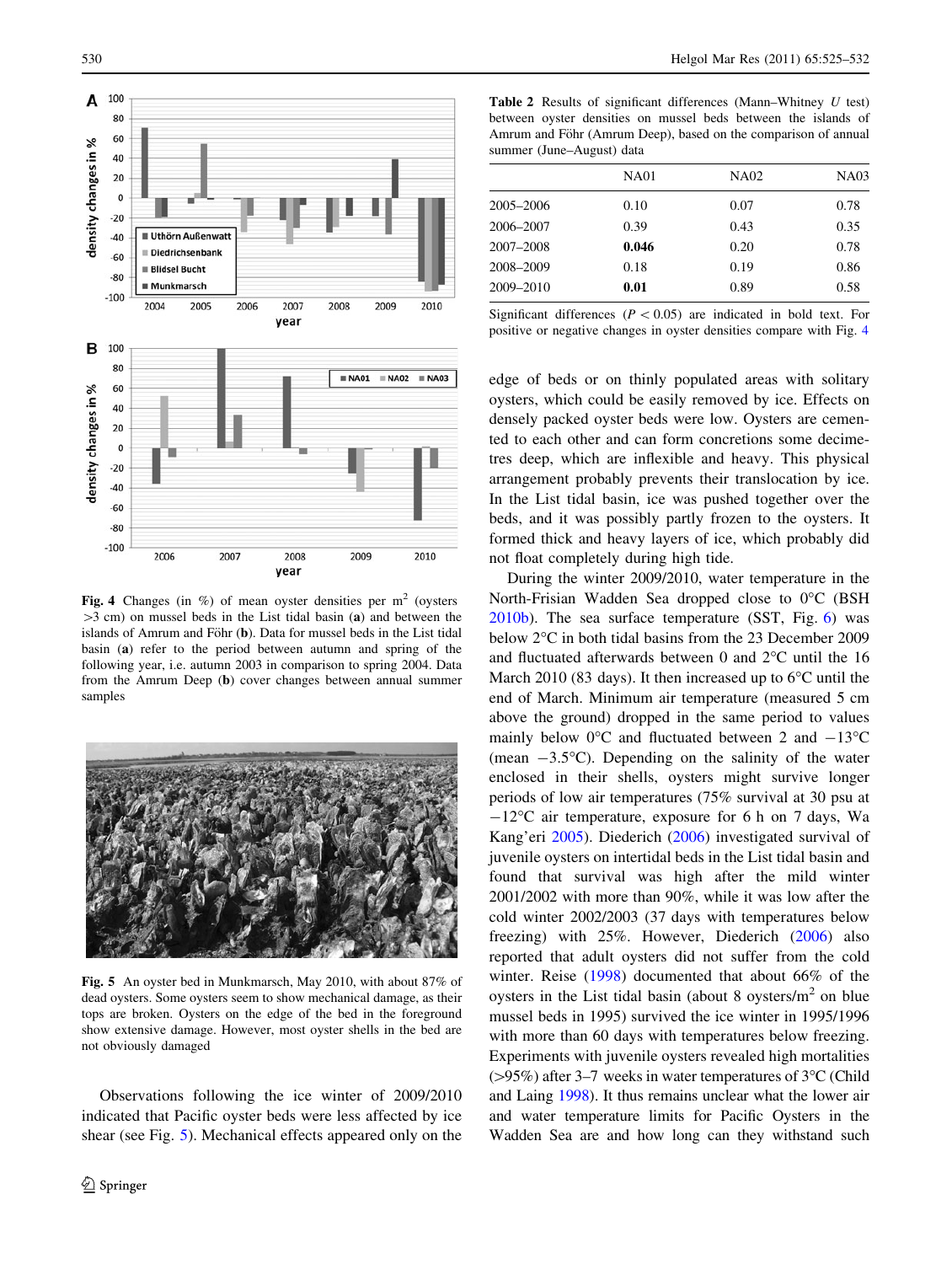<span id="page-6-0"></span>Fig. 6 Sea surface temperature (SST in  $^{\circ}$ C) measured at List/ Sylt and on Amrum between 01 December 2009 and 30 March 2010. The Federal Maritime and Hydrographic Agency (BSH) in Hamburg provided the data (Loewe pers. comment), which were measured by the German Maritime Search and Rescue Service (DGzRS). Additionally, the air temperature (minimum temperature measured 5 cm above the ground) in List/Sylt is presented for the same period (DWD [2011\)](#page-7-0)



temperatures before succumbing to them. Pacific oysters stop filtration when the water temperature drops below  $2^{\circ}C$ (Averdung 2009). Low water- and air temperatures during the winter 2009/2010 (see above and Fig. 6) possibly led to a period of 11–12 weeks with low or no filtration. This was accompanied by the ice burden, which caused additional mechanical disturbance. It is possible that the combination of these factors exceeded the stress tolerance of Pacific oysters leading to the high mortality recorded (compare Newell [1989;](#page-7-0) Lacoste et al. [2002\)](#page-7-0). Maybe, the mechanical stress was lower between the islands of Amrum and Föhr, or it only occurred locally on the site NA01.

Furthermore, oyster densities on former mussel beds were much higher in the List tidal basin than in the Amrum Deep. These high densities and the large oyster stock in the whole List tidal basin might have stressed the oysters to such an extent that they became more vulnerable to winter effects than the oysters in the southern Amrum Deep. To clarify the effects of low air and water temperature, mechanical disturbance by ice and intraspecific competition as well as their interactions on oyster survival in the Wadden Sea, more investigations and experimental tests are needed.

The native blue mussel population is strongly decreasing in the last decade in the Wadden Sea of Schleswig–Holstein (Nehls et al. [2009](#page-7-0)). In general, the decrease of blue mussel stocks is assumed to be induced by warm winters that led to the recruitment failure due to co-occurrence of mussel larvae and their predators, while warm summers support Pacific oyster recruitment, and oysters are considered to be tolerant to cold winters (Nehls et al. [2006\)](#page-7-0). The winter 2009/2010 demonstrated that ice winters could lead to a significant reduction in the oyster stock in the Wadden Sea. In contrast, blue mussel recruitment seems to be facilitated by the reduced pressure from predators that occurs after such winters (Beukema and Dekker [2005](#page-7-0); Strasser and Günther  $2001$ ). Thus, in theory, a severe winter seems to be able to depress the stock of the introduced Pacific oysters, while it might support the blue mussel recruitment and consecutive increase in the mussel stock.

However, we assume that the remaining oyster stock in the List tidal basin has the ability to compensate for the lost stock within a few warm summers. Due to the high mortality, the oyster population returned to a stock size comparable to some years ago, but with the same potential for recruitment that will be supported by presumably further warm summers to come (compare Diederich et al. [2005](#page-7-0); Nehls et al. [2006](#page-7-0)). Thus, ice winters may strongly affect interannual variation in oyster densities, but long-term effects on oyster populations or their persistence in the Wadden Sea are not expected by erratic severe winters.

Acknowledgments Our work is supported by the Regional Office of the Wadden Sea National Park of Schleswig–Holstein. Thanks to numerous people for field assistance and sample proceeding. We are grateful to C. Buschbaum, D. Fleet and two anonymous reviewers for valuable comments on the manuscript. And we are grateful to P. Loewe (BSH Hamburg) who provided straightforward the SST-data.

#### References

Averdung M (2009) Filtrationsraten der heimischen Miesmuschel Mytilus edulis und der eingewanderten Auster Crassostrea gigas